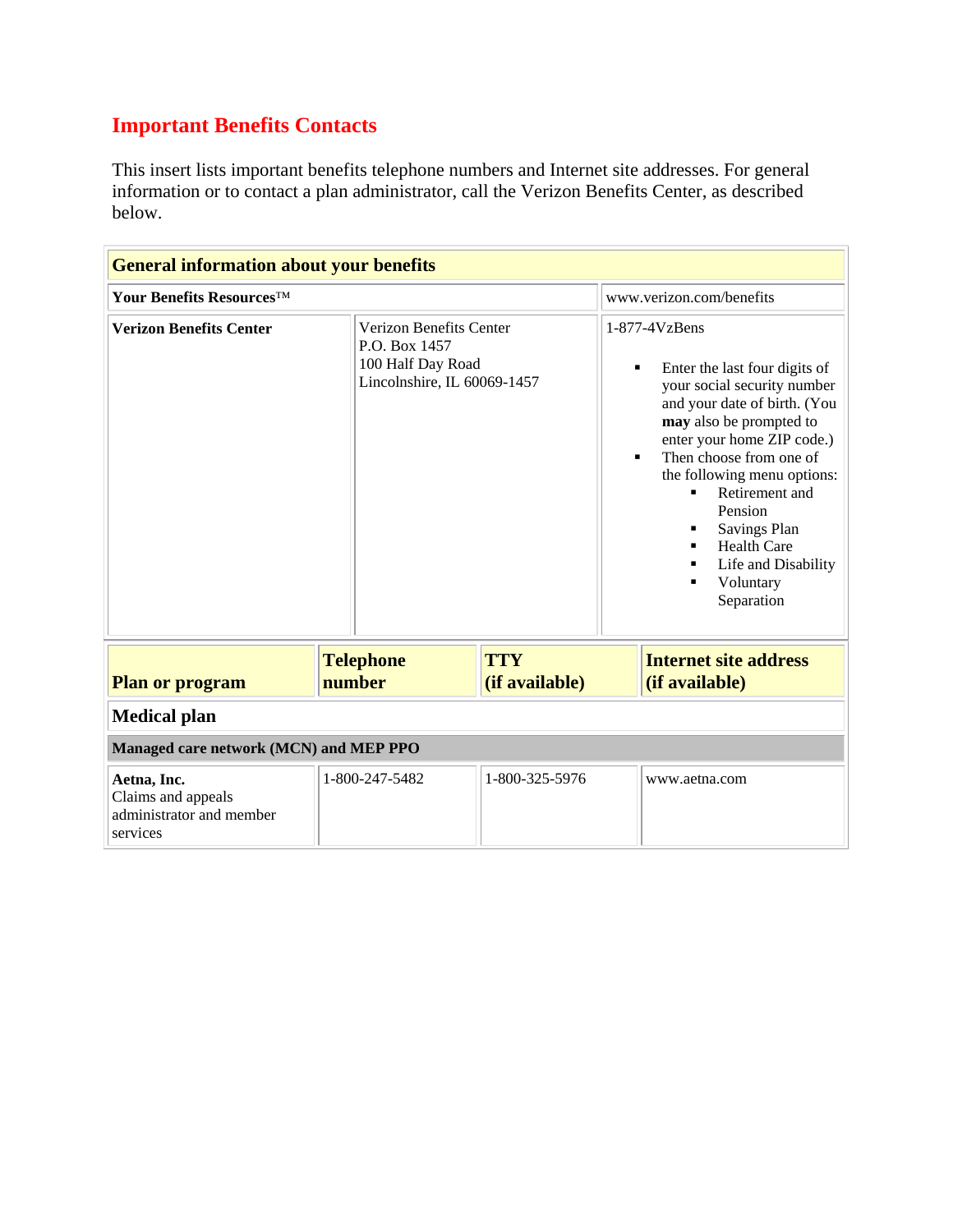| <b>Prescription drug program</b><br>Medco<br>Claims and appeals<br>administrator and member<br>services                                                                                                                                                                                  | 1-877-877-1878                   | 1-800-759-1089 | www.medco.com          |
|------------------------------------------------------------------------------------------------------------------------------------------------------------------------------------------------------------------------------------------------------------------------------------------|----------------------------------|----------------|------------------------|
| For pharmacists only:                                                                                                                                                                                                                                                                    |                                  |                |                        |
| To receive coverage<br>٠<br>review for drugs listed<br>in the SPD under<br>"Medications That<br>Require Coverage<br>Review"<br>To initiate a review<br>п<br>for the drugs listed as<br>requiring a lesser<br>review in the SPD<br>under "Medications<br>That Require<br>Coverage Review" | 1-800-626-6270<br>1-888-248-4670 |                |                        |
| Other medical plan contacts                                                                                                                                                                                                                                                              |                                  |                |                        |
| <b>LASIK</b> discount information                                                                                                                                                                                                                                                        |                                  |                |                        |
| Davis Vision, Inc.<br>Claims administrator                                                                                                                                                                                                                                               | 1-877-999-7006                   | 1-800-523-2847 | www.davisvision.com    |
| <b>HMO</b> supplemental mental<br>health and substance abuse<br>treatment benefits<br><b>MHN</b><br>Claims administrator                                                                                                                                                                 | 1-800-777-7991                   |                |                        |
| Dental expense plan                                                                                                                                                                                                                                                                      |                                  |                |                        |
| PDP or out-of-area option (CWA only)                                                                                                                                                                                                                                                     |                                  |                |                        |
| <b>Metropolitan Life Insurance</b><br>Company<br>Benefits administrator, member<br>services and claims and appeals<br>administrator                                                                                                                                                      | 1-800-988-8331                   |                | www.metlife.com/dental |
| <b>Standard option (IBEW only)</b>                                                                                                                                                                                                                                                       |                                  |                |                        |
| Aetna, Inc.<br>Benefits administrator, member<br>services and claims and appeals<br>administrator                                                                                                                                                                                        | 1-800-843-3661                   |                | www.aetna.com          |
| <b>DMO</b> option                                                                                                                                                                                                                                                                        |                                  |                |                        |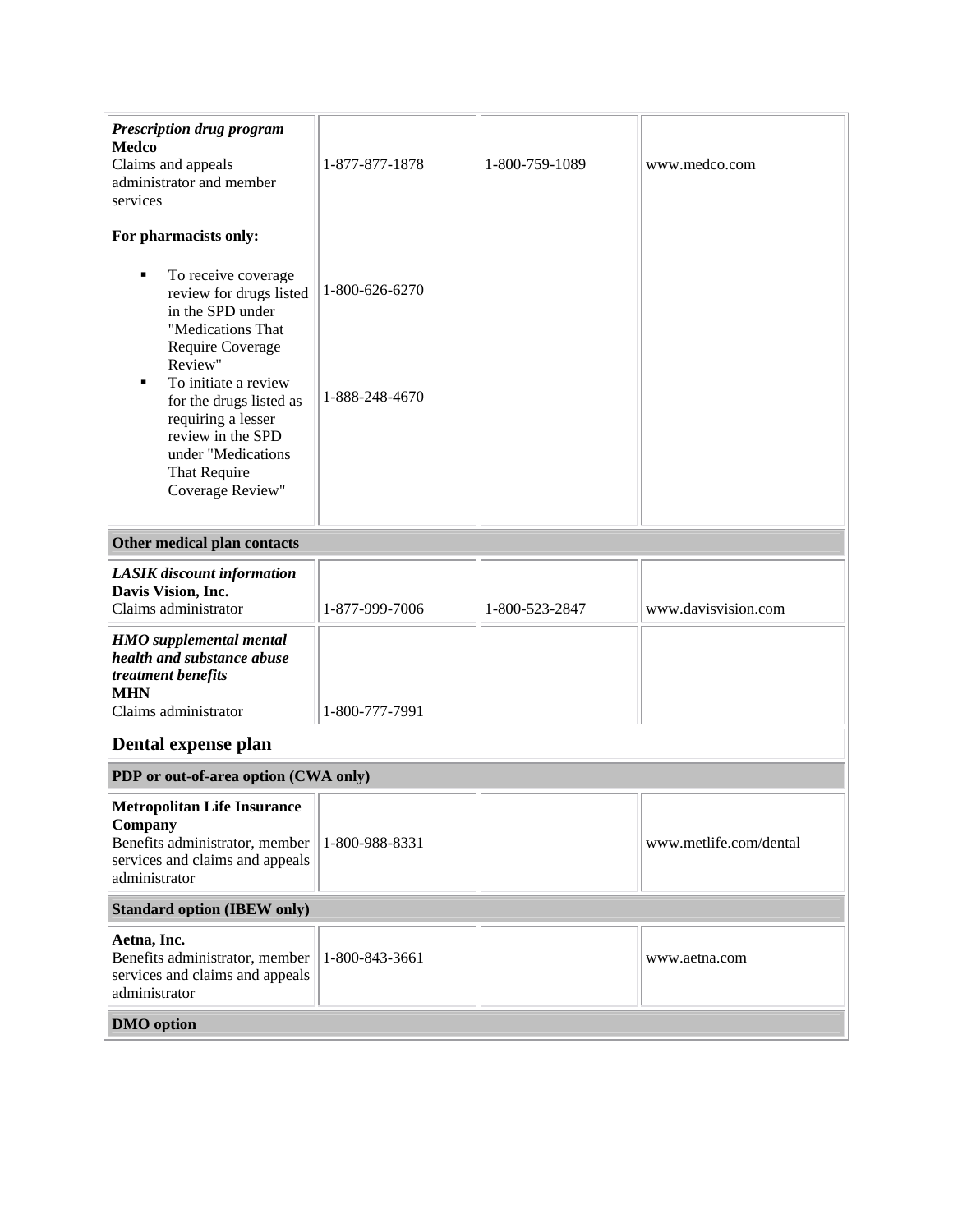| Aetna, Inc.<br>Benefits administrator, member<br>services and claims and appeals<br>administrator                                                                          | 1-800-843-3661                          |                | www.aetna.com            |  |
|----------------------------------------------------------------------------------------------------------------------------------------------------------------------------|-----------------------------------------|----------------|--------------------------|--|
| Vision care plan                                                                                                                                                           |                                         |                |                          |  |
| For CWA-represented associates                                                                                                                                             |                                         |                |                          |  |
| Davis Vision, Inc.<br>Member services, benefits<br>administrator and claims and<br>appeals administrator                                                                   | 1-877-999-7006                          | 1-800-523-2847 | www.davisvision.com      |  |
| For IBEW-represented associates                                                                                                                                            |                                         |                |                          |  |
| Vision service plan (VSP)<br>Member services, benefits<br>administrator and claims and<br>appeals administrator                                                            | 1-800-877-7195                          | 1-800-428-4833 | www.vsp.com              |  |
| <b>Flexible reimbursement plan</b>                                                                                                                                         |                                         |                |                          |  |
| <b>Your Spending Account</b><br>P.O. Box 785094<br>Orlando, FL 32878-5094                                                                                                  | 1-877-4VzBens<br>$1-866-209-5276$ (fax) |                | www.verizon.com/benefits |  |
| Other flexible reimbursement plan contacts                                                                                                                                 |                                         |                |                          |  |
| <b>Internal Revenue Service</b><br>Forms and publications                                                                                                                  |                                         |                | www.irs.gov              |  |
| <b>Survivor benefits</b>                                                                                                                                                   |                                         |                |                          |  |
| <b>Basic life and Basic AD&amp;D</b><br><b>Verizon Benefits Center</b><br>Benefits administrator and<br>claims and appeals<br>administrator                                | $1-877-4VzBens$                         |                | www.verizon.com/benefits |  |
| AD&D, supplemental life,<br>supplemental AD&D and<br>dependent life<br><b>Verizon Benefits Center</b><br>Benefits administrator and<br>claims and appeals<br>administrator | $1-877-4VzBens$                         |                | www.verizon.com/benefits |  |
| <b>Disability plans</b>                                                                                                                                                    |                                         |                |                          |  |
| Sickness and accident disability benefit plan                                                                                                                              |                                         |                |                          |  |
| <b>Metropolitan Life Insurance</b><br>Company<br>(MetLife)<br>Claims and appeals<br>administrator and benefits<br>administrator                                            | 1-800-638-4228                          |                | www.mybenefits.com       |  |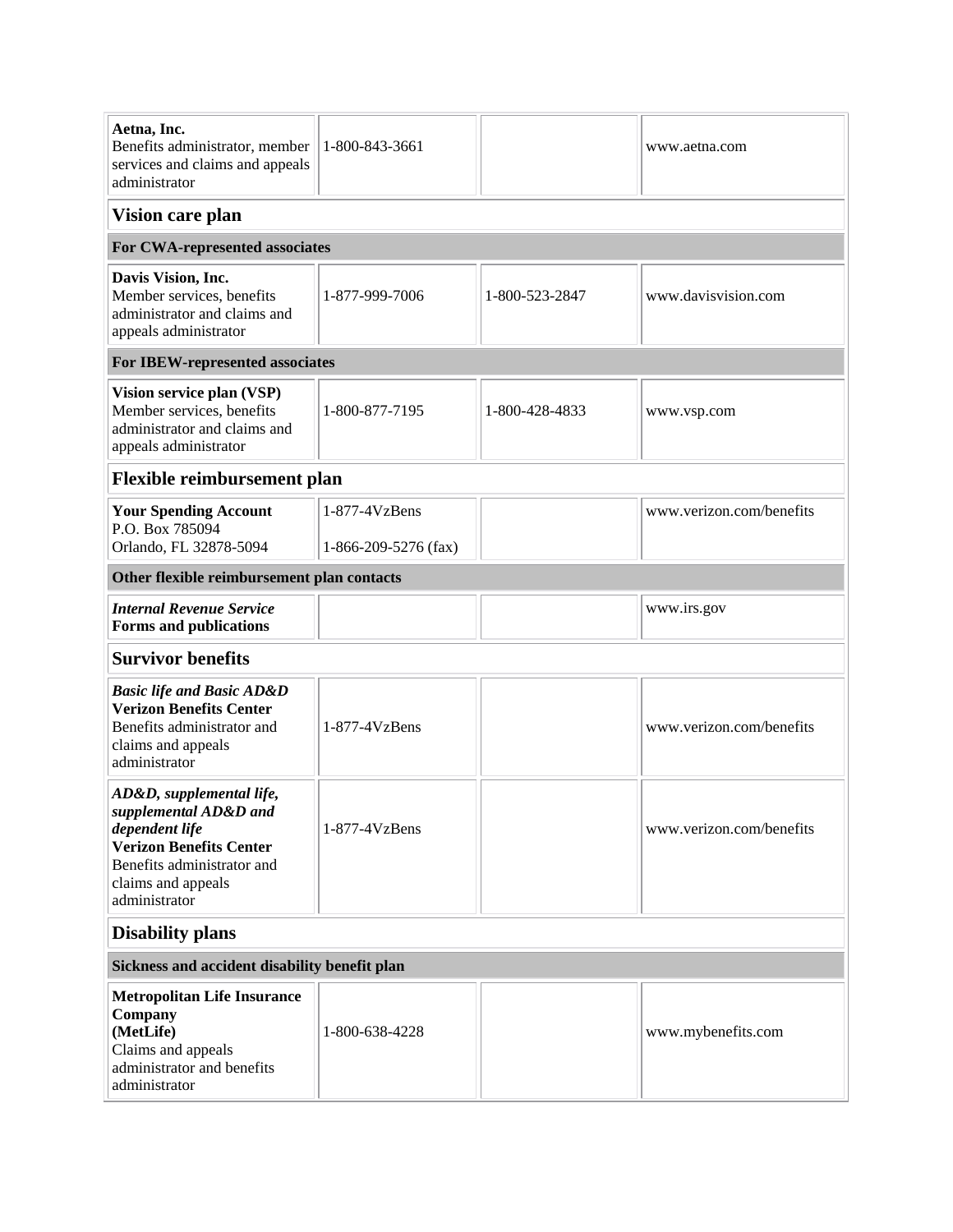| Long-term disability plan                                                                                                                                                                                       |                 |                                                              |                                                       |
|-----------------------------------------------------------------------------------------------------------------------------------------------------------------------------------------------------------------|-----------------|--------------------------------------------------------------|-------------------------------------------------------|
| <b>Metropolitan Life Insurance</b><br>Company<br>(MetLife)<br>Claims and appeals<br>administrator and benefits<br>administrator                                                                                 | 1-800-638-4228  |                                                              | www.mybenefits.com                                    |
| Long-term care insurance                                                                                                                                                                                        |                 |                                                              |                                                       |
| <b>Mutual of Omaha</b><br>Benefits administrator,<br>customer service center and<br>claims and appeals<br>administrator                                                                                         | 1-800-877-1052  |                                                              |                                                       |
| <b>Income security plan</b>                                                                                                                                                                                     |                 |                                                              | 1-877-4VzBens,<br>Option 5 (voluntary<br>separations) |
| <b>Savings plan</b>                                                                                                                                                                                             |                 |                                                              |                                                       |
| <b>Verizon Savings Plan Service</b><br><b>Center</b><br>Benefits administrator                                                                                                                                  | 1-888-457-9333  |                                                              | www.netbenefits.com                                   |
| <b>Pension plan</b>                                                                                                                                                                                             |                 |                                                              |                                                       |
| <b>Verizon Benefits Center</b><br>Benefits administrator                                                                                                                                                        | 1-877-4VzBens   |                                                              | www.verizon.com/benefits                              |
| Other pension plan contacts                                                                                                                                                                                     |                 |                                                              |                                                       |
| <b>Pension Benefit Guaranty</b><br>Corporation<br>Plan insurance                                                                                                                                                | 1-800-400-7242  | 1-800-877-8339 and<br>ask to be connected to<br>800-400-7242 | http://www.pbgc.gov/                                  |
| <b>Additional contacts</b>                                                                                                                                                                                      |                 |                                                              |                                                       |
| <b>Qualified Order Team</b><br>Qualified medical child support<br>orders (QMCSOs)<br>(Medical plan, Dental expense<br>plan, Vision care plan, Flexible<br>reimbursement plan, Savings<br>plan and Pension plan) | $1-877-4VzBens$ |                                                              | www.verizon.com/benefits                              |
| <b>COBRA</b><br><b>Verizon Benefits Center</b><br>(Medical plan, Dental expense<br>plan, Vision care plan and<br>Flexible reimbursement plan)                                                                   | 1-877-4VzBens   |                                                              | www.verizon.com/benefits                              |
| <b>Additional benefits and programs</b>                                                                                                                                                                         |                 |                                                              |                                                       |